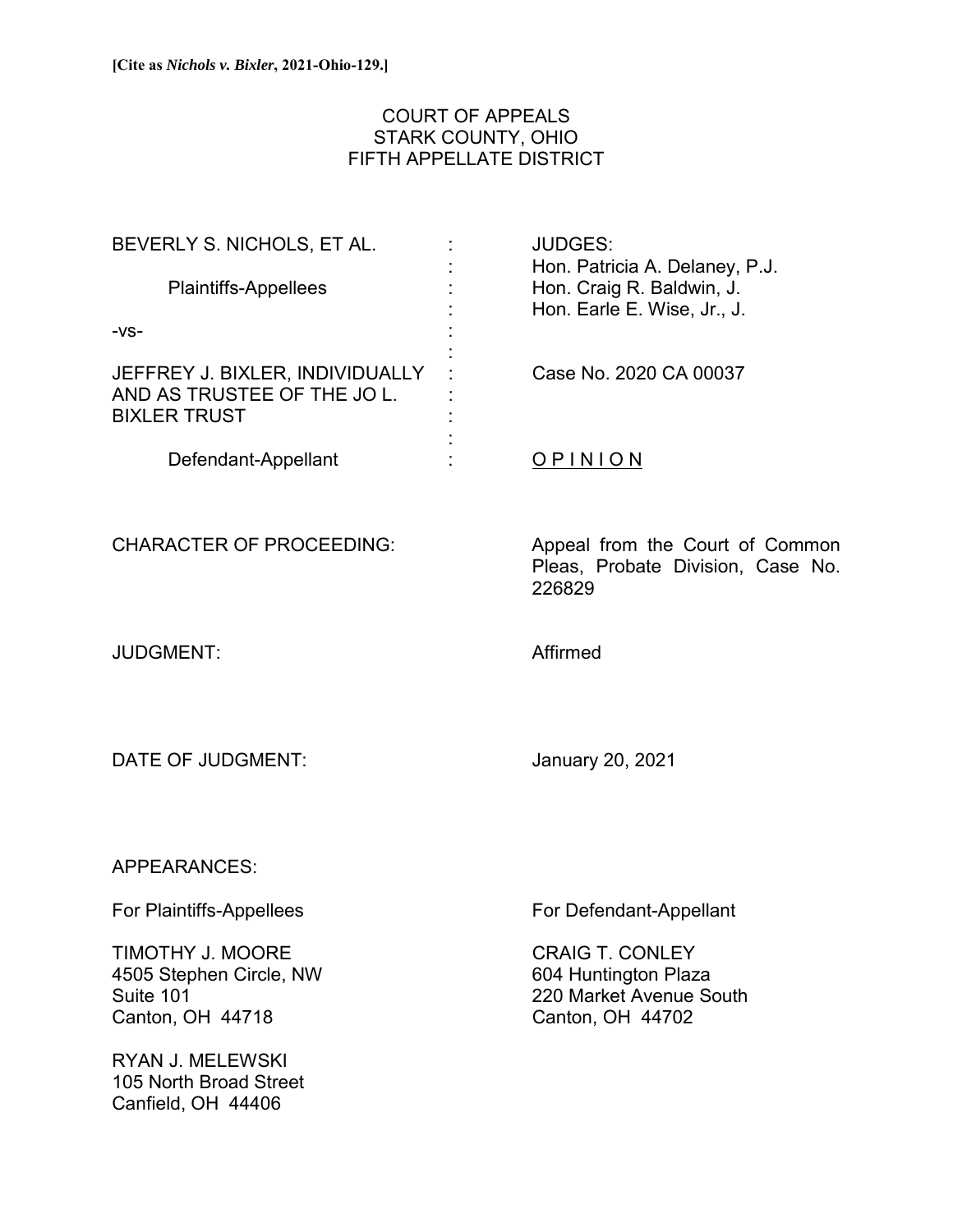### *Wise, Earle, J.*

{¶ 1} Defendant-Appellant, Timothy J. Bixler, individually and as trustee of the Jo L. Bixler Trust, appeals several judgment entries, culminating in the February 14, 2020 findings of fact, conclusions of law, and judgment of the Court of Common Pleas of Stark County, Ohio, Probate Division, on the issue of agricultural use value and valuation. Plaintiffs-Appellees are Beverly S. Nichols and Anthony Nichols.

#### FACTS AND PROCEDURAL HISTORY

{¶ 2} The decedent, Jo L. Bixler, had four children, Jeffrey Bixler, appellant Timothy Bixler, Pamela Rose Bixler, and appellee Beverly Nichols. On March 17, 2013, Jo Bixler executed a Restatement of Trust Agreement for the benefit of his four children plus his grandson, appellee Anthony Nichols. The trust provided in pertinent part that upon his death, his son Jeffrey was to receive the first option to purchase the trust's real property "based upon the agricultural use value of said real estate." The subject property consists of several parcels north of Hartville, Ohio, totaling approximately 290 acres. A portion of the property contains a life estate for the benefit of Pamela.

{¶ 3} Jo Bixler passed away on January 30, 2014. Jeffrey was named successor trustee.

{¶ 4} Jeffrey exercised his option and believed "agricultural use value" equaled the current agricultural use value (hereinafter "CAUV") as determined by the local auditors. Appellees contested the value, claiming "agricultural use value" meant what a willing buyer would pay a willing seller for land where its best use is agricultural. Appellees obtained a higher appraisal from a certified farm real estate appraiser.

{¶ 5} On August 10, 2016, appellees filed a complaint for declaratory judgment for determination on the meaning of the trust language among other requests. A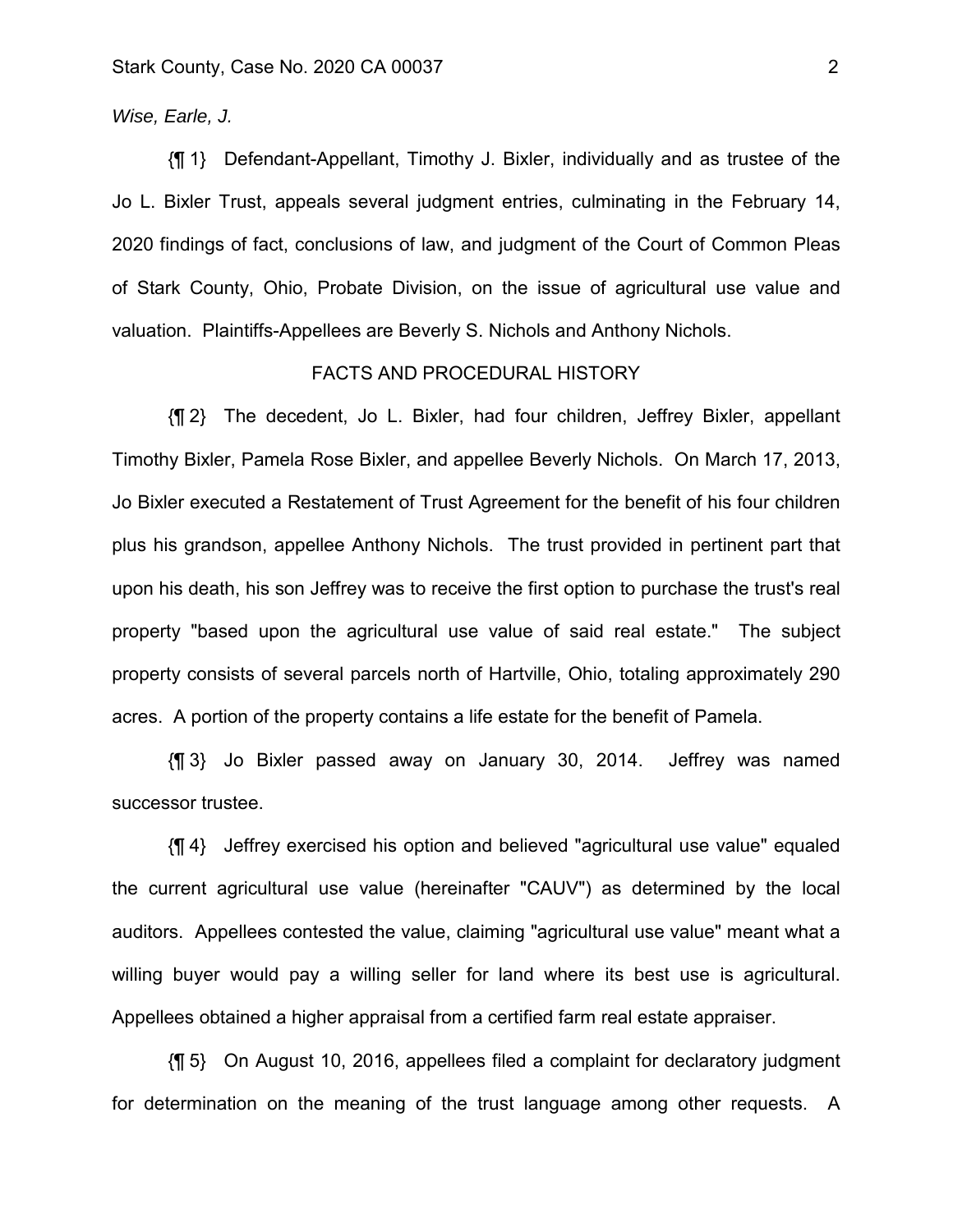#### Stark County, Case No. 2020 CA 00037 33

hearing was held on May 31, 2017. By journal entry filed July 18, 2017, the trial court found "agricultural use value" to be ambiguous and determined Jo Bixler's intent to mean "the price that a willing farmer would pay a farmer willing to sell the collected properties as a farm, if the use was restricted to farming purposes." The trial court ordered updated appraisals of the subject properties and removed Jeffrey as successor trustee. Jeffrey's removal was affirmed on appeal. *Nichols v. Bixler,* 5th Dist. Stark No. 2017CA00152, 2018-Ohio-3234. Timothy became second successor trustee.

{¶ 6} Following the appeal to this court, a new trial court judge was assigned to the case. On February 28, 2019, appellant filed a motion for partial reconsideration on the issue of "agricultural use value." By judgment entry filed June 7, 2019, the trial court denied the motion.

{¶ 7} A hearing on valuation of the trust properties was held on November 22, 2019. By judgment entry filed January 8, 2020, the trial court determined the agricultural use value of the properties to be \$6,300 per acre.

{¶ 8} By judgment entry filed January 30, 2020, the trial court approved an inventory and account as modified by the January 8, 2020 judgment entry. The total value of the properties was listed as \$1,806,399.

{¶ 9} By findings of fact, conclusions of law, and judgment filed February 14, 2020, the trial court confirmed the agricultural use value to be \$6,300 per acre for 286.2119 acres, and clarified that the residential use property subject to the life estate was valued at \$16,000.

{¶ 10} Appellant filed an appeal and this matter is now before this court for consideration. Assignments of error are as follows: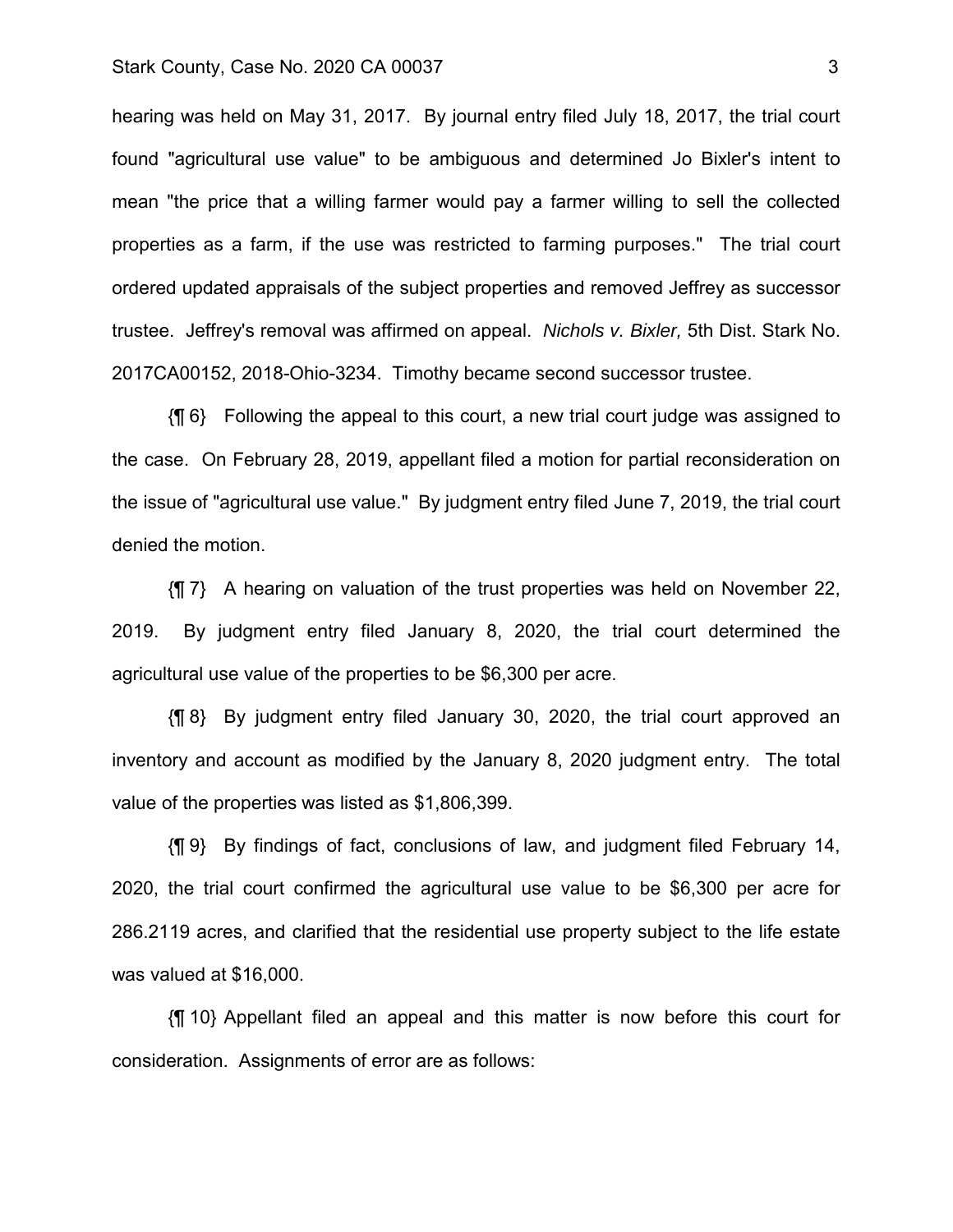{¶ 11} "THE TRIAL COURT, THROUGH ITS JULY 18, 2017 AND JUNE 7, 2019 ENTRIES, ERRED IN ITS CONSTRUCTION OF THE TRUST TERM 'AGRICULTURAL USE VALUE'."

II

{¶ 12} "THE TRIAL COURT, THROUGH ITS JANUARY 8, JANUARY 30 AND FEBRUARY 14, 2020 ENTRIES, OTHERWISE ERRED IN SETTING THE VALUE OF THE TRUST'S AGRICULTURAL USE PROPERTY."

I

{¶ 13} In his first assignment of error, appellant claims the trial court erred in its construction of the term "agricultural use value." We disagree.

{¶ 14} Our standard of review of the trial court's decision on declaratory judgment is de novo, *Arnott v. Arnott,* 132 Ohio St.3d 401, 2012-Ohio-3208, 972 N.E.2d 586, ¶ 14:

 The determination of the meaning of the disputed language of the trust at the heart of this case is a question of law. "A court's purpose in interpreting a trust is to effectuate, within the legal parameters established by a court or by statute, the settlor's intent." *Domo v. McCarthy,* 66 Ohio St.3d 312, 612 N.E.2d 706 (1993), paragraph one of the syllabus. Interpreting a trust is akin to interpreting a contract; as with trusts, the role of courts in interpreting contracts is "to ascertain and give effect to the intent of the parties." *Saunders v. Mortensen,* 101 Ohio St.3d 86, 2004- Ohio-24, 801 N.E.2d 452, ¶ 9. This court has held that "[t]he construction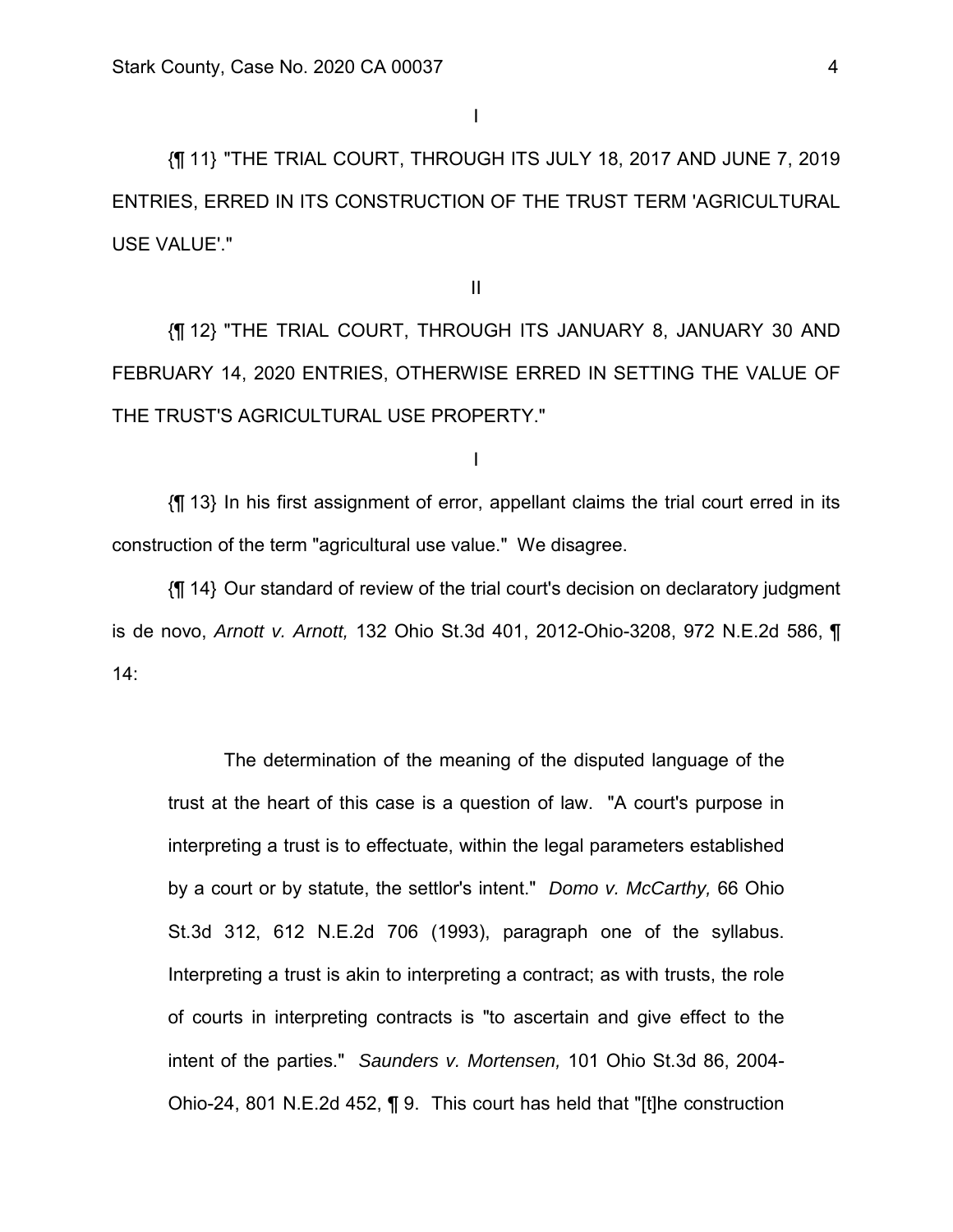of a written contract is a matter of law that we review de novo." *Id.* The same is true of the construction of a written trust; in both *In re Trust of Brooke,* 82 Ohio St.3d 553, 697 N.E.2d 191 (1998), and *Natl. City Bank v. Beyer,* 89 Ohio St.3d 152, 729 N.E.2d 711 (2000), this court applied a de novo standard of review in interpreting trust language in appeals of declaratory judgments.

{¶ 15} Language in an agreement can be "ambiguous if it is unclear, indefinite, and reasonably subject to dual interpretations or is of such doubtful meaning that reasonable minds could disagree as to its meaning." *Beverly v. Parilla,* 165 Ohio App.3d 802, 2006-Ohio-1286, 848 N.E.2d 881, ¶ 24 (7th Dist.). When the language is ambiguous, "there arises a factual question, and the court may consider extrinsic or parol evidence to ascertain the intent behind the language." *Id.* at ¶ 26. "Extrinsic evidence includes the circumstances surrounding the parties at the time the contract was made and the objectives they intended to accomplish by entering the contract." *Cadle v. D'Amico,* 7th Dist. Mahoning No. 15 MA 0136, 2016-Ohio-4747, ¶ 24, citing *Oryann, Ltd. v. SL & MB, L.L.C.,* 11th Dist. No. 2014-L-119, 2015-Ohio-5461. A decision on factual issues will not be reversed if it is supported by some competent, credible evidence. *C.E. Morris Co. v. Foley Construction Co.,* 54 Ohio St.2d 279, 376 N.E.2d 578 (1978).

{¶ 16} The trust provision at issue, Section 6.2 - Option to Purchase, states the following in pertinent part: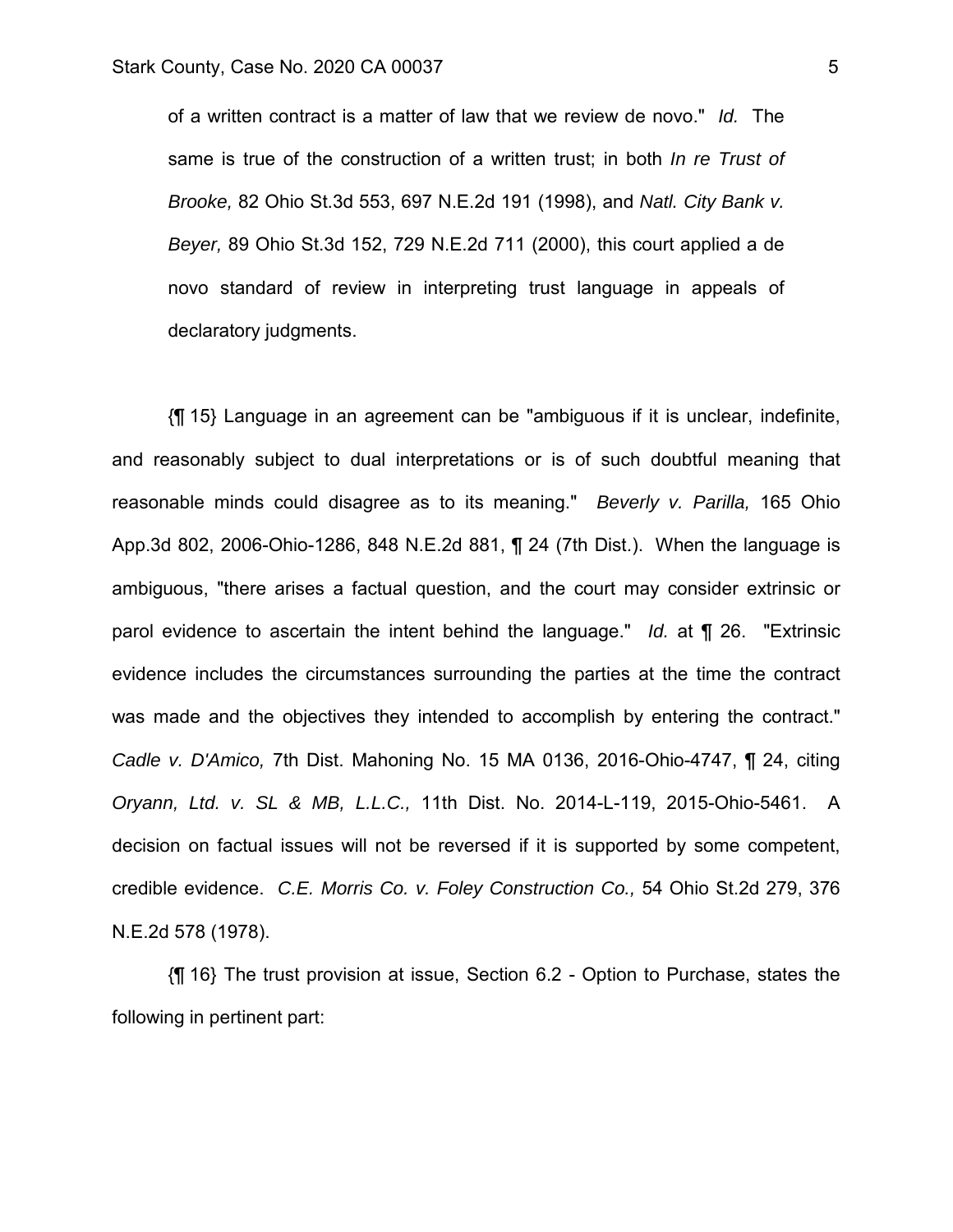It is my intention and direction that my trust estate, after payment of all taxes and expenses pursuant to Section 5.2 hereof, be divided among my beneficiaries as set forth in Section 6.3 below. Such division of property may be made in money, units of Bixler & Son, LLC, or other property at my Trustee's sole discretion, and need not be pro-rata distributions of particular types of property. The Trustee shall exercise these powers of distribution in a fiduciary capacity primarily in the interests of the beneficiaries, subject to the valuation of units of Bixler & Son, LLC, as directed below.

 I hereby give and grant to my son, Jeffrey J. Bixler, the first right and option to purchase any or all of the units of Bixler & Son, LLC, owned by me held in my trust within 18 months after my death at a valuation based upon the underlying value of real estate owned by Bixler & Son, LLC. The valuation of said units shall be based upon *the agricultural use value* of said real estate, and each unit shall have a value of one-onehundredth (1/100) of the total value of such real estate holdings. It is my intention and direction that Jeffrey J. Bixler shall have the right and authorization to purchase said units even though he may be serving as Fiduciary and Trustee of my Trust estate at the time of purchase. (Emphasis added.)

{¶ 17} Appellant argues the term "agricultural use value" is not ambiguous and means the CAUV as determined by the local auditors. CAUV is a technical term for land valued in accordance with R.C. 5713.31 which governs assessing agricultural land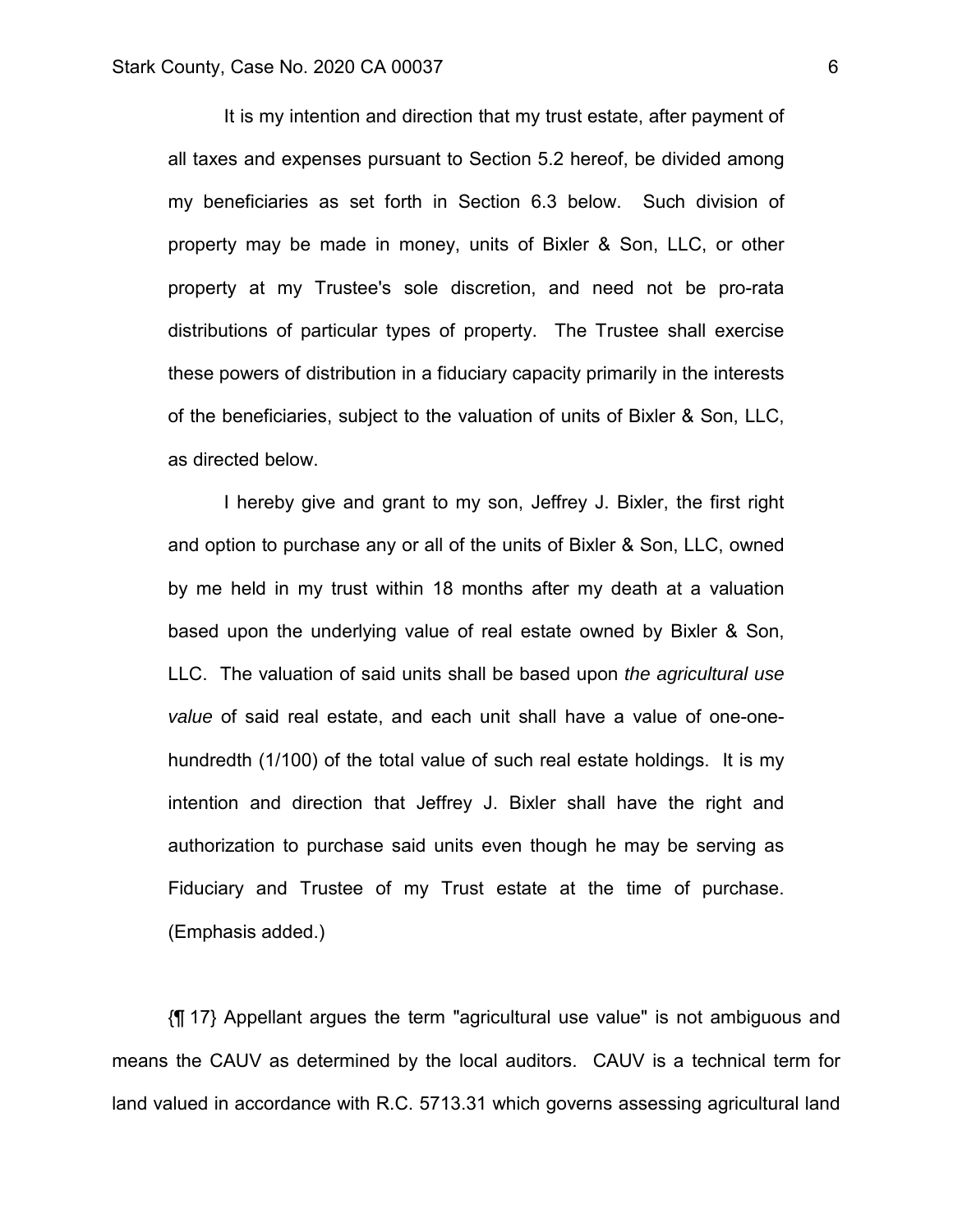for real property tax purposes. The value is commonly below true market value for working farms. The CAUV is based on Ohio's soil types, crop yield, and land capability. Ohio Adm.Code 5703-25-33. The CAUV tables are determined yearly and are subject to change.

{¶ 18} In support of his argument, appellant cites the case of *Fahncke v. Fahncke,* 3d Dist. Auglaize No. 2-19-05, 2020-Ohio-433. In *Fahncke,* a written contract between parents and their seven children gave the oldest child the right to purchase the family farm at fair market value upon the deaths of the parents. The agreement went on to state that the appraiser shall appraise the property at its agricultural use value unless the appraiser knew that the property would not be used for farming, then the fair market value would apply. The trial court determined the property should be valued at its fair market value at current market value and not at its agricultural use value or current agricultural use value, reasoning that the absence of the word "current" in conjunction with "agricultural use value" in the agreement was dispositive. On appeal, our colleagues from the Third District disagreed, finding the absence of the word "current" was not dispositive as the trial court's decision "rendered the term agricultural-use value and the contingency clause in the parties' agreement meaningless." *Fahncke* at ¶ 25. The *Fahncke* court determined the terms in the agreement were not ambiguous.

{¶ 19} The issue in *Fahncke* was fair market value versus agricultural use value. The *Fahncke* court determined the absence of the word "current" did not change the intent of the valuation to one of fair market value. In the case sub judice, the issue is the technical CAUV versus agricultural use value or "farmer to farmer value" (what a willing buyer would pay a willing seller for farm land for agricultural use). No one is asserting fair market value at current market value for the property. Appellant claimed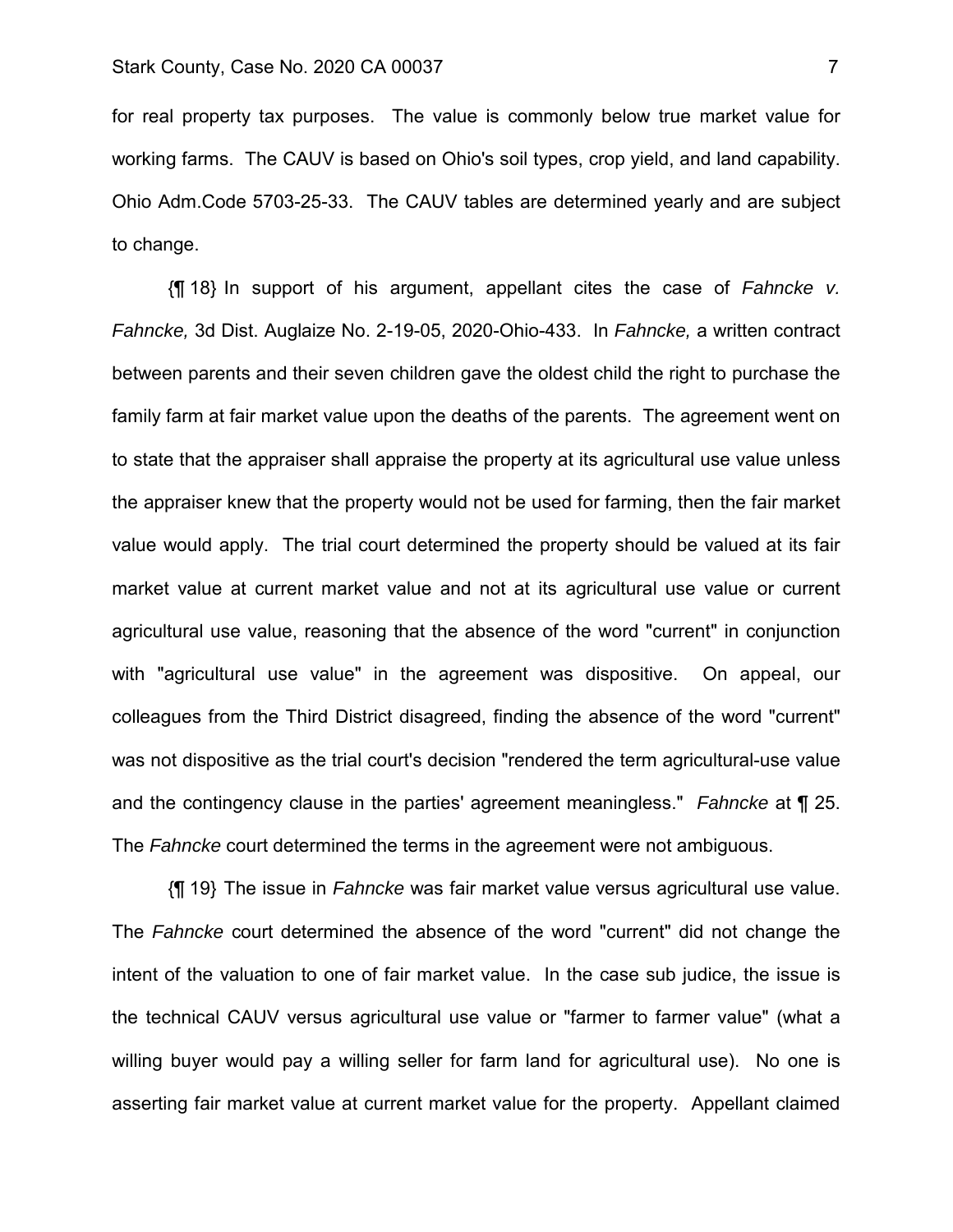the value for the properties was the CAUV value of \$600,000 versus appellees' farmer to farmer value of 2.1 million. T. at 4-5.

{¶ 20} In its journal entry filed July 18, 2017, the trial court determined the decedent was a sophisticated landowner who was well aware of Ohio's use of CAUV to determine real property tax values and had he intended for the properties to be appraised pursuant to the CAUV value, he would have used that term in the trust. The trial court stated "the term 'agricultural use value' is not synonymous with the technical term 'current agricultural use value.' " The trial court looked to extrinsic evidence "to aid in the interpretation of the trust language." We agree the term "agricultural use value" as used in the subject trust agreement is ambiguous and turning to extrinsic evidence to determine the decedent's intent was proper.

{¶ 21} Attorney E. Lang D'Atri, a childhood friend of the decedent for "70 plus years" and his attorney, testified he prepared all of his estate planning documents including the trust agreement in question. T. at 9-10, 12, 33, 34; Plaintiff's Exhibit 1. He and the decedent discussed the term "agricultural use value" as used in the trust. T. at 16. Based on those discussions, Attorney D'Atri understood the term to mean "[w]hat a willing buyer, willing seller, would trade exchange land at fair market farming value. Two farmers in other words what would it sell for between two farmers at a Kiko auction." T. at 17. When asked if the decedent's intent was to use CAUV values, Attorney D'Atri testified "[n]o, absolutely not." T. at 27. The decedent understood what the CAUV was and that it involved soil testing. *Id.* The decedent "was only interested in what a willing buyer and willing seller would pay for farming for agricultural use." *Id.* Attorney D'Atri went over several valuations with the decedent via "a summary of what 100 percent valuation was, the thirty five percent access value by the auditor and also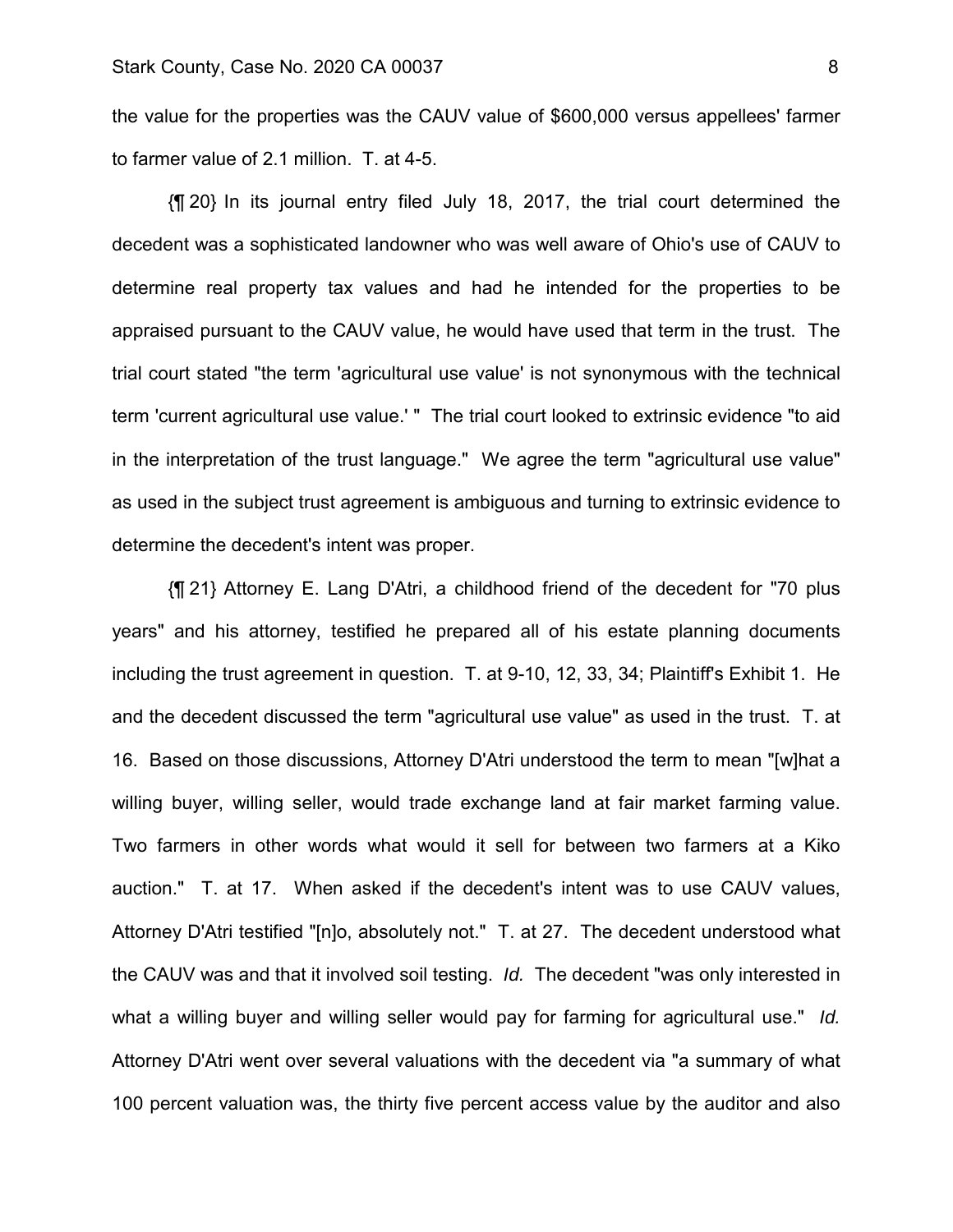## Stark County, Case No. 2020 CA 00037 9

CAUV." T. at 28; Plaintiff's Exhibit K. The decedent was not interested in any of those valuations. *Id.* When the trust was first established, the decedent was concerned about tax liability after his passing. T. at 19, 21-22. Once the law changed in Ohio abolishing estate tax, the decedent's focus shifted to family planning "and the equitable division of his property among the children." T. at 23-24, 27-28.

{¶ 22} Jeffrey was unaware of the trust agreement prior to his father's death and had never discussed the meaning of the term "agricultural use value." T. at 114, 150- 151, 153. Timothy and Pamela both testified they understood the term to mean the CAUV value or lower value. T. at 179, 181-183.

{¶ 23} The trial court found Attorney D'Atri's testimony to be credible and determined "agricultural use value" as used in Section 6.2 of the trust meant "the price that a willing farmer would pay a farmer willing to sell the collected properties as a farm." Journal Entry filed July 18, 2017. The trial court stated this definition furthers the decedent's intent to provide for the other beneficiaries. This decision was upheld by the subsequent trial court judge upon reconsideration. Judgment Entry filed June 7, 2019.

{¶ 24} With the decedent being gone, having his attorney who prepared the trust agreement is next best in this case. Attorney D'Atri was a lifelong friend and had numerous conversations with the decedent about his intentions for his properties. Attorney D'Atri was diligent in counseling the decedent on different valuations and he could recall what his understanding was of the decedent's wishes.

{¶ 25} Upon review, we find the original trial court judge did not err in the construction of the term "agricultural use value" as used in the subject trust agreement, and the subsequent trial court judge did not err in denying the motion for partial reconsideration.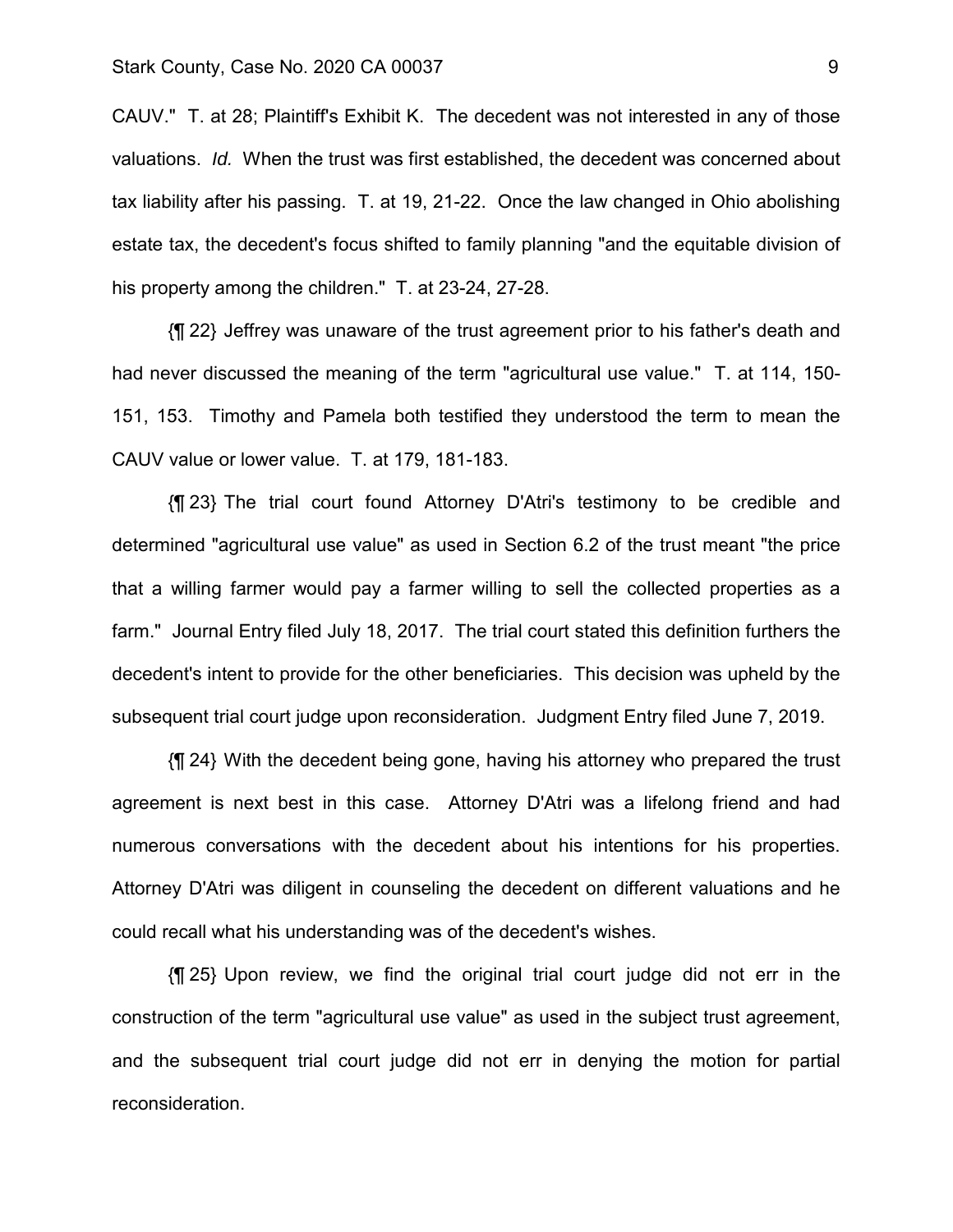{¶ 26} Assignment of Error I is denied.

II

{¶ 27} In his second assignment of error, appellant claims the trial court erred in setting the values for the properties. We disagree.

{¶ 28} An appellate court will not reverse a trial court's valuation if it is supported by some competent, credible evidence. *C.E. Morris, supra*; *Seasons Coal Co. v. Cleveland,* 10 Ohio St.3d 77, 461 N.E.2d 1273 (1984).

{¶ 29} A hearing on valuation was held on November 22, 2019. The trial court heard from two expert appraisers, John Emig for appellant and Roger Sours for appellees. Mr. Emig opined the properties had an agricultural use value of \$5,000 per acre for an approximate total of \$1.4 million. T. at 157, 233; Trustee Exhibit 1. Mr. Sours opined the value was \$7,500 per acre for an approximate total of \$2.1 million. T. at 35, 233; Plaintiff's Exhibits A and B. In its judgment entries filed January 8, and 30, 2020, the trial court found the agricultural use value of the properties to be \$6,300 per acre with a total value of \$1,806,399. In its findings of fact and conclusions of law and judgment filed February 14, 2020, the trial court found the following in pertinent part:

 1. Neither expert witness could locate sale prices for real estate matching the Trust property.

 2. Both expert witnesses relied on adjusted real estate sales prices that they inferred were comparable to the market value for the Trust property.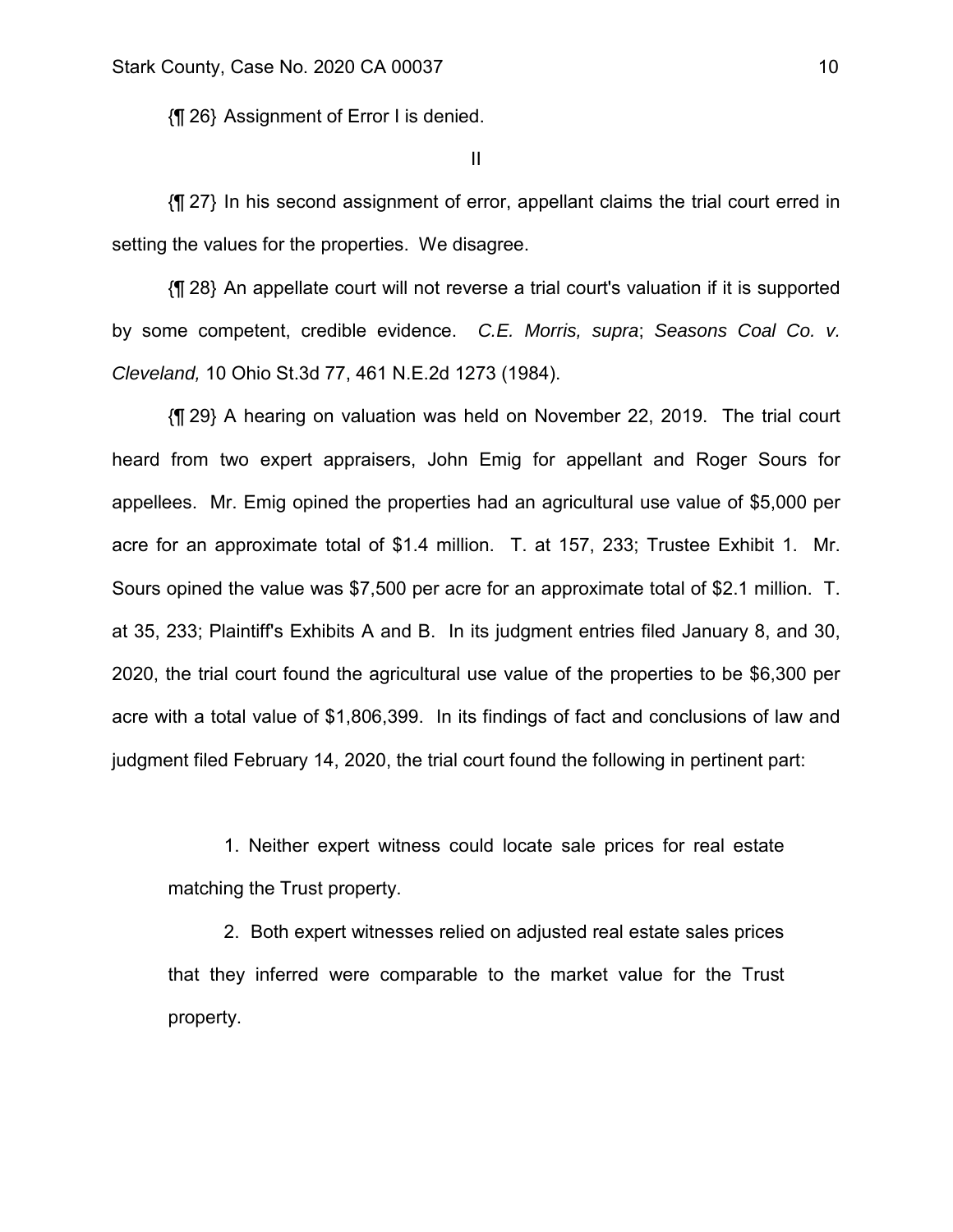7. Sale price per acre range from \$5,600 to \$11,378 in Exhibits A and B [Sours Appraisal] and that, after adjustments, the adjusted range is from \$6,239 to \$10,269 per acre.

 8. Sale price per acre range in Trust Exhibit #1 [Emig Appraisal] is from \$1,430 to \$6,757 and that, after adjustments, the adjusted range is from \$2,503 to \$7,794 per acre.

 9. From the assumptions and limiting conditions explained in Exhibits A and B, and Trust Exhibit #1, real estate appraising is not an exact science and, like beauty, might be in the eyes of the beholder.

 10. The strength and soundness of the witnesses' testimony is influenced by their qualifications, the comparable properties that they used, their interpretation of the similarities of the comparable properties to the Trust property, and the reasonableness of their conclusions since none of the comparables properties are matches to the Trust property.

 15. The Trust property should be attractive to a farmer willing to purchase a 286 acre farm because it is an operating family farm in Stark and Portage Counties where there is easy access to farm markets and suppliers, transportation and population centers.

{¶ 30} The trial court acknowledged that Mr. Sours appraised the properties in two separate groups as opposed to collectively, and Mr. Emig appraised the properties collectively and appraised the life estate property at \$16,000. Findings of Fact Nos. 12 and 13.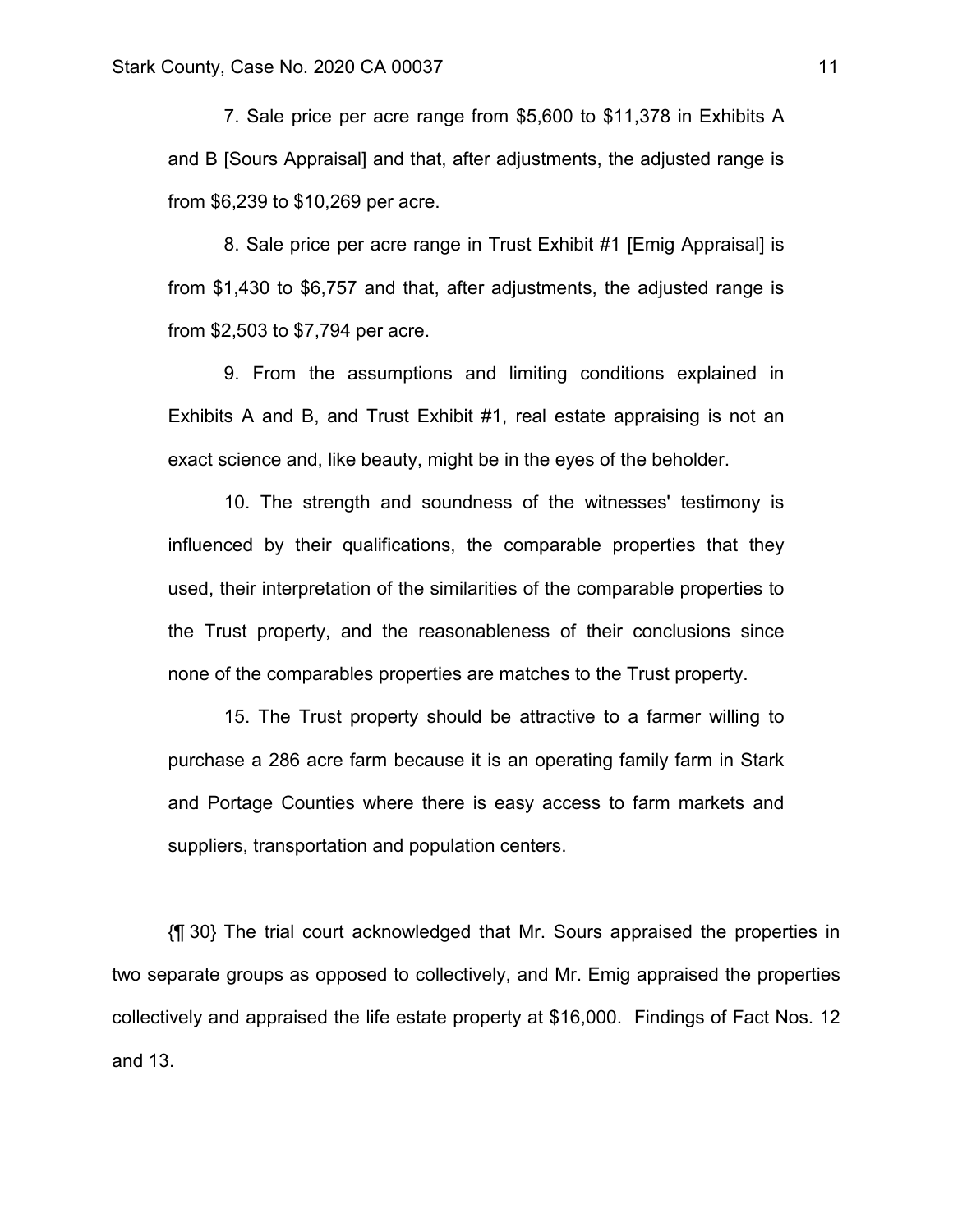{¶ 31} On cross-examination, Mr. Sours indicated he did not separately value the life estate property in his appraisal. T. at 49. He admitted a property with a life estate would lessen the value of the property. T. at 50-51. He agreed that considering the life estate would have had a negative impact on the \$7,500 per acre value. T. at 53. There was no testimony as to how much it would have lowered the per acre valuation; however, on redirect pertaining to the life estate, Mr. Sours was asked if he had any "reason to believe that it would be substantially more of a detriment to the rest of the property" and he replied in the negative. T. at 133. Mr. Emig valued the approximate half acre life estate property at \$16,000 and treated it as "a separate component of the total valuation." T. at 154, 156-157. Each appraiser explained at length how they arrived at their respective valuations using comparables and making adjustments.

{¶ 32} The trial court's final decision on valuation was set forth in Findings of Fact No. 16: "After a thorough review of the evidence, the Court has found that the agricultural use value of the Trust real property as of January 30, 2014 was \$6,300 per acre for the 286.2119 acres and \$16,000 for the property subject to the life estate."

{¶ 33} The trial court did not give any further explanation as to how it settled on the \$6,300 per acre valuation; however, said valuation is on the low end of the adjusted range in the Sours appraisal and on the high end of the adjusted range in the Emig appraisal. Additionally, we point to the trial court's Findings of Fact No. 14:

 Both Mr. Emig and Mr. Sours considered the West Township, Columbiana property a comparable sale. Mr. Emig took the sale price of \$6,757 per acre and, after adjustment, reduced the price to \$5,499 per acre. Whereas, Mr. Sours took the sale price of \$6,860 per acre, after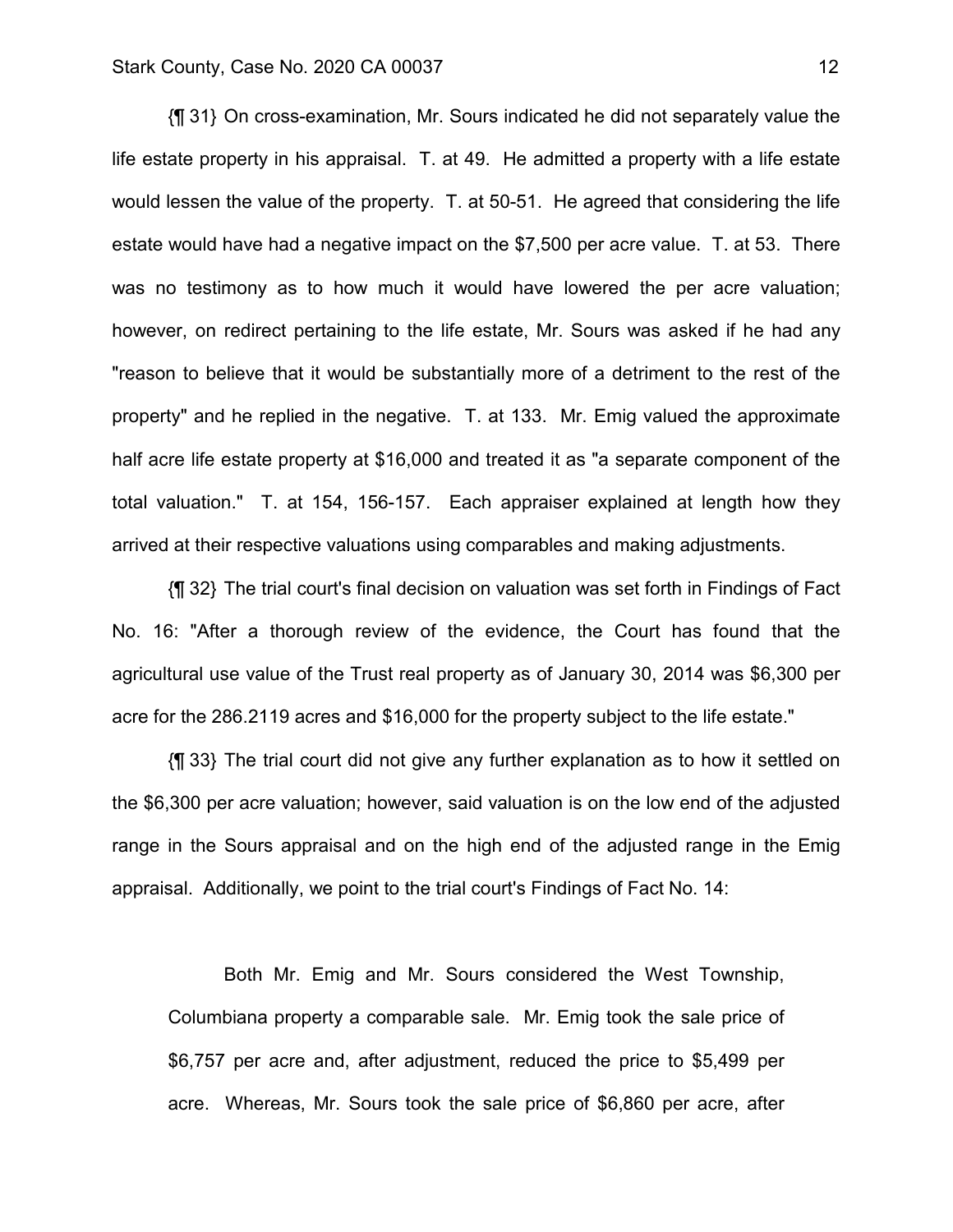adjustment, increased the price to \$7,889 per acre. Value indicators are subject to interpretation.<sup>1</sup> (Footnote added by this court for clarification.)

{¶ 34} In specifically highlighting the sole comparable property used by both experts, the trial court obviously found this property significant in its analysis.<sup>2</sup> The trial court's valuation of \$6,300 per acre falls very neatly within the midrange of the experts' appraisals of this comparable property. It appears the trial court was "splitting the difference" of both the overall range of the valuations of all the properties in the appraisals as well as giving extra attention to the sole comparable property used by both experts. We cannot find the trial court's decision is not supported by the record.

{¶ 35} We have considered appellant's arguments regarding Mr. Sours's failure to follow the trial court's "marching orders" and find them to lack merit. It is clear the trial court acknowledged Mr. Sours's methodology and took it into consideration by not adopting the valuation in his appraisal. Findings of Fact Nos. 12 and 13.

{¶ 36} Upon review, we find the trial court did not err in its valuation of the trust properties.

{¶ 37} Assignment of Error II is denied.

<u>.</u>

<sup>&</sup>lt;sup>1</sup>The discrepancy in the starting point of the sale price per acre (\$6,757 versus \$6,860) is explained by the use of two different total acreage numbers for the property. Mr. Emig used 60.676 acres while Mr. Sours used 59.761 acres. Dividing the sale price of the property, \$410,000, by the two different acreages result in the \$103 difference in price per acre before each expert made his respective adjustments.

<sup>2</sup>The property is located at 9188 Lowmiller Road, West Township, Columbiana County, Ohio. Mr. Sours used this property in his appraisals as Sale #1; Plaintiff's Exhibits A, pages 35, 39; Plaintiff's Exhibit B, pages 32, 35. Mr. Emig used this property as Sale #3; Trust Exhibit 1, pages 73, 82.